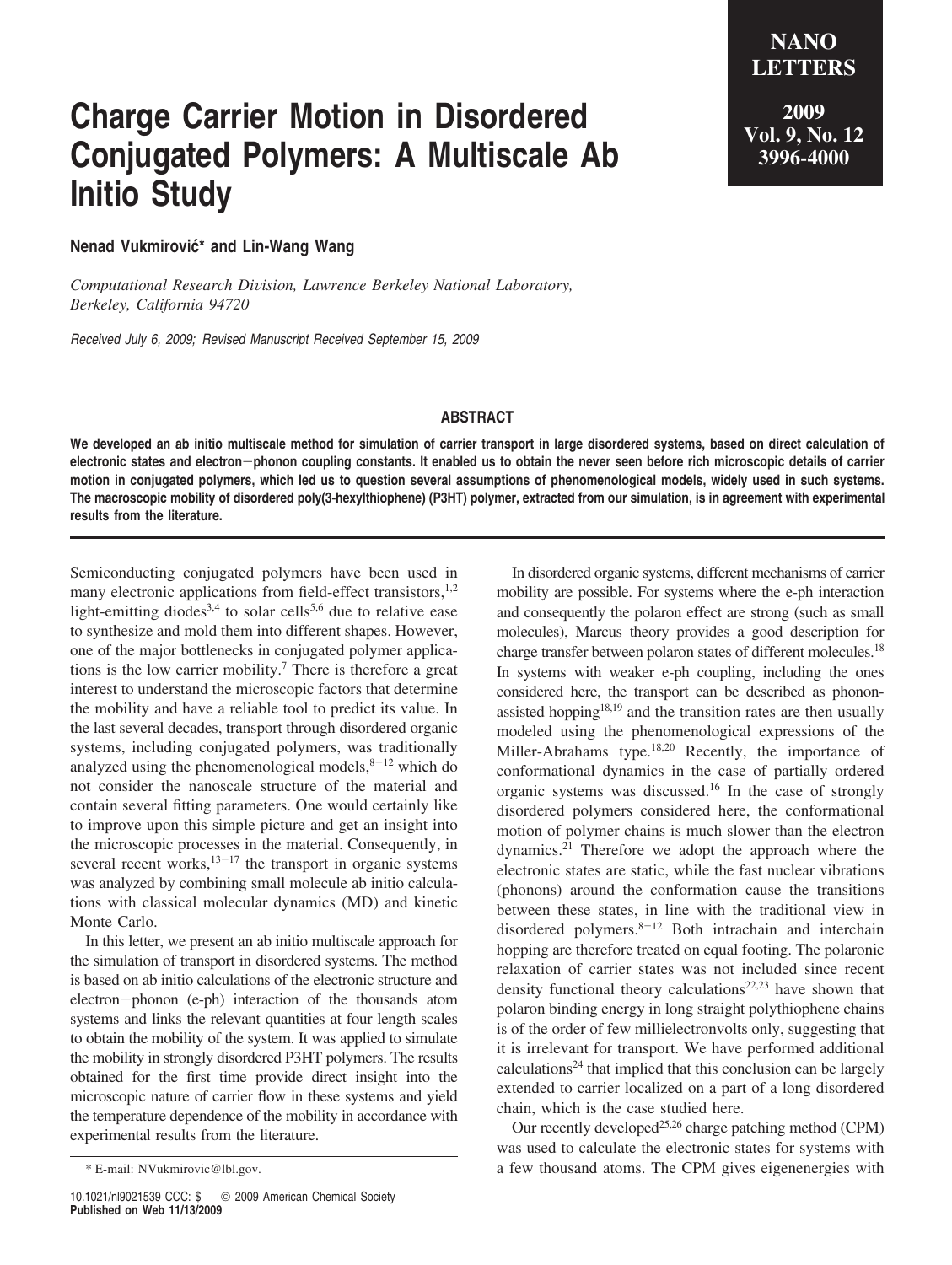

**Figure 1.** Schematic view of the procedure used for multiscale simulation. (a) The atomic structure of the three unit long oligomer of P3HT and the isosurface of the corresponding charge density. (b) The isosurface of the charge density motif assigned to one of the atoms. (c) Atomic structure and isosurface plot of several valence band wave functions in a 2510 atom P3HT system (length scale  $L_2$ ). The states from VBM to VBM-6 are shown respectively in dark blue, light blue, red, pink, dark red, yellow, and gray. Isosurfaces in (a), (b), and (c) correspond to 50% probability of finding the charge inside the surface. (d) The spatial distribution of carrier states (green dots) and the current (blue lines) through the structure at the length scale  $L_3$ , when the voltage is applied in the direction which is indicated. The currents larger than 5% of the maximal current in the structure are shown. These currents contribute to at least 75% of the current at each cross section perpendicular to the direction in which the voltage is applied. (e) The system at the length scale *L*4.

only tens of millielectronvolts error compared with direct ab initio density functional theory (DFT) in local density approximation (LDA) results but with a speed up of thousands of times. More importantly, using the CPM we can efficiently calculate<sup>24</sup> the e-ph coupling constants between electronic states  $|i\rangle$  and  $|j\rangle$  (which are the eigenstates of the single-particle Hamiltonian) given by  $\mathcal{M}_{ij, \alpha} = \langle i | \partial H |$  $\partial v_{\alpha}$ | *j*) for all the phonon modes α, where  $\partial H/\partial v_{\alpha}$  is the change of the single-particle Hamiltonian due to the displacement of atoms according to phonon mode  $\alpha$ . The CPM calculated  $\partial H/\partial v_\alpha$  is within 10% of the directly calculated DFT results.<sup>24</sup> If direct DFT calculations were used, thousands (for each phonon mode) of such self-consistent calculations would be needed to calculate the e-ph coupling constants, each with thousands of atoms, which would make such calculations impossible. Since we are interested in the mobility of holes, the LDA band gap problem does not affect our results. Our calculation is done using norm conserving pseudopotentials with plane wave kinetic energy cutoff of 60 Ry.

Starting from such electronic structure calculations, we developed a multiscale simulation of hole transport in strongly disordered (amorphous) P3HT polymer. The simulation was performed in a manner that bridges four length scales (see Figure 1), the  $L_1 \sim 1$  Å scale where the relevant quantity is the contribution of a given atom to the electronic charge density of the system (so-called charge-density motif), the  $L_2 \sim 1$  nm scale with the wave functions, the  $L_3 \sim 10$ nm scale with carrier states considered as points in space connected by conductors, and the *L*<sup>4</sup> ∼ 100 nm scale where the system is considered as the continuum with spatially varying conductivity.

At the length scale  $L_2$ , the atomic structure of amorphous P3HT material in the region of space in the shape of a cubic box of the ∼3 nm size containing 2510 atoms (this size of the box corresponds to the experimental density of  $P3HT^{24}$ ) is constructed by performing a classical MD simulation using a simulated annealing procedure.<sup>24</sup> The link between the quantities at length scales *L*<sup>1</sup> (charge density motifs) and *L*<sup>2</sup> (wave functions and energies) is obtained<sup>24</sup> using the  $CPM.<sup>25-27</sup>$  Sixteen top valence band states that cover the  $~\sim$ 0.8 eV spectral region relevant for hopping transport have been calculated. Seven top of these states are presented in Figure 1c. The wave functions are localized to a region of space typically containing  $3-6$  rings of the polymer chain, which is significantly smaller than the box size. Therefore, each of the states exhibits a typical environment as in an infinite material, in terms both of the presence of other states located close to it and in terms of the phonon modes available for coupling. All the phonon modes in a given *L*<sup>2</sup> system were calculated using classical force field $^{24}$  which describes well the vibrational behavior of such organic systems. The e-ph coupling constants  $\mathcal{M}_{ij, \alpha}$  for all the relevant electronic states and phonon modes were calculated using the CPM and were subsequently used to calculate the transition rates  $W_{ij}$  between hole states as<sup>24</sup>

$$
W_{ij} = \pi \sum_{\alpha} \frac{|\mathcal{M}_{ij,\alpha}|^2}{\omega_{\alpha}} [(N_{\alpha} + 1)\delta(\varepsilon_i - \varepsilon_j - \hbar\omega_{\alpha}) + N_{\alpha}\delta(\varepsilon_i - \varepsilon_j + \hbar\omega_{\alpha})]
$$
 (1)

where  $N_\alpha$  is the phonon occupation number at a temperature *T*,  $\hbar \omega_\alpha$  is the phonon energy of mode  $\alpha$ , and  $\varepsilon_i$  is the single particle energy of state *i*.

To gain sufficient information to make a bridge from *L*<sup>2</sup> to  $L_3$ , the above calculations performed at  $L_2$  were repeated  $m_1 = 10$  times with different atomic structures arising from different initial conditions in MD simulations. Furthermore, to get a more accurate description of energy fluctuations of the valence band maximum (VBM) level, additional  $m_2$  = 100 calculations were performed for VBM energy (without calculating the e-ph coupling constants or other electronic states). A Gaussian distribution of the VBM level with a standard deviation of 108 meV was obtained.

At the length scale  $L_3$ , a box,  $k_1 = 10$  times larger than  $L_2$ , is constructed from  $k_1 \times k_1 \times k_1$  equal small boxes (Figure 1d). Each of these boxes is filled with a randomly chosen and randomly oriented one of the  $m_1$  structures obtained at *L*2. All the eigenenergies of the states within a small box are further shifted by the same random number such that the VBMs of small boxes satisfy the calculated 108 meV width Gaussian distribution. At low electric fields and low carrier density, hopping transport is fully equivalent<sup>28</sup> to the transport through the conductor network where the conductance between the sites *i* and *j* is  $G_{ij} = [e^2/(k_B T)]n_iW_{ij}$ <br>=  $[e^2/(k_B T)]n_iW_{ij}$ , where *n* is the equilibrium occupation of  $= [e^2/(k_B T)] n_j W_{ji}$ , where  $n_i$  is the equilibrium occupation of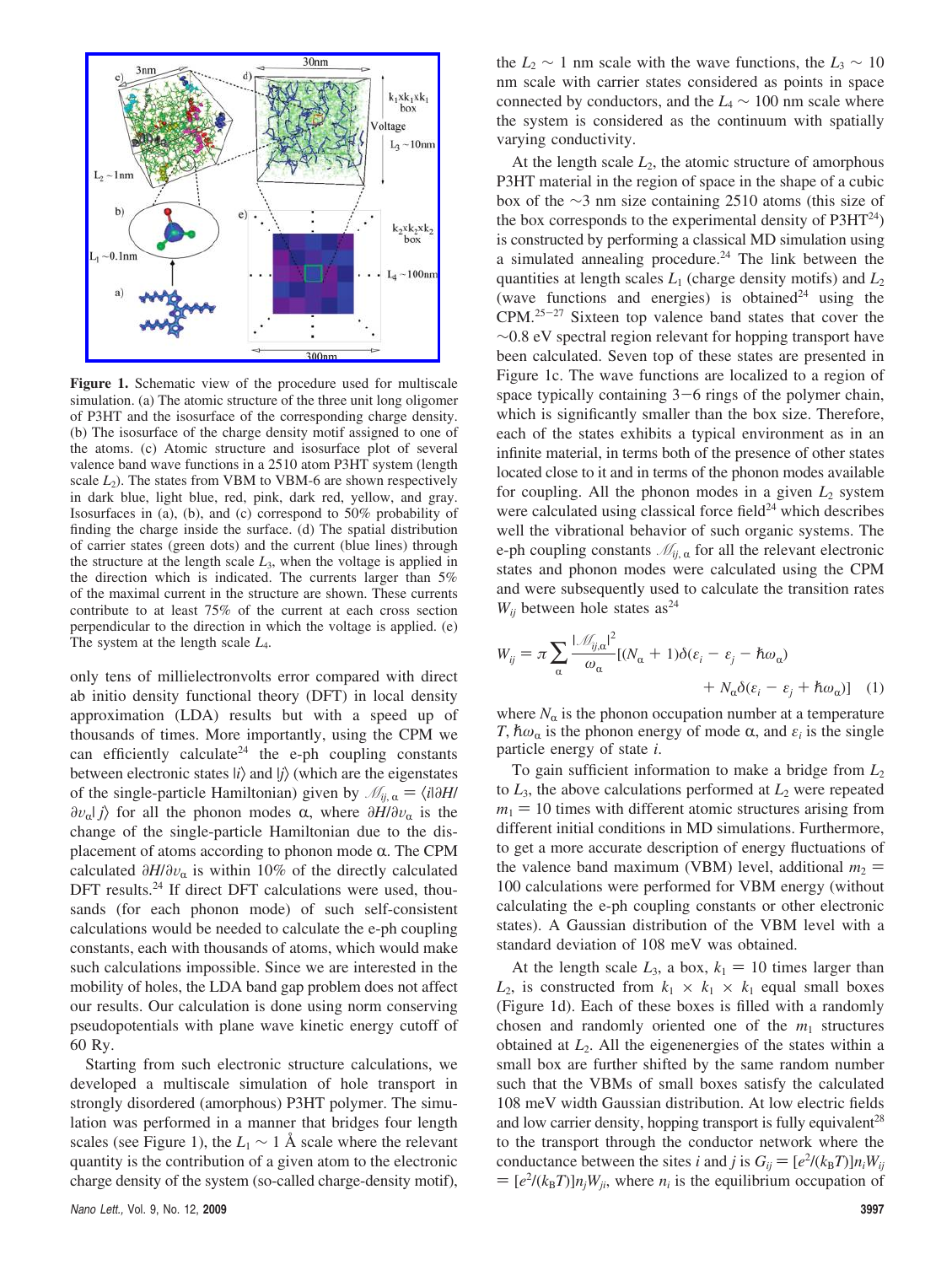

**Figure 2.** Mobility of the disordered P3HT polymer. (a) Temperature dependence of the mobility in the *x*, *y*, and *z* direction for  $m_3$ different calculations at length scale *L*3. (b) Temperature dependence of the mobility of the whole system (squares). Estimate based on percolation (circles). Experimental results<sup>29,30</sup> (line). The inset shows the dependence of the degree of fluctuations in the mobility (defined in the text) on the size of the system.

state *i* given by the Boltzmann distribution, *e* is the elementary charge, and  $k<sub>B</sub>$  is the Boltzmann constant. The transition rates between states from the same small box are available from the calculation on *L*2, as discussed above. On the other hand, to calculate the transition rates between the states from neighboring boxes, the e-ph coupling elements are approximated in a manner which retains their statistical averages.24 The equivalent conductance, and consequently the mobility, in each of the three directions is then calculated. The scattered results presented in Figure 2a for  $m_3 = 16$ different random realizations of the *L*<sup>3</sup> system indicate that at this length scale the fluctuations are still large.

As a final step that bridges *L*<sup>3</sup> and *L*4, a new system is constructed containing  $k_2 \times k_2 \times k_2$  boxes (where  $k_2 = 10$ was chosen). Each of the boxes of the new system corresponds to one of the randomly chosen and randomly oriented *m*<sub>3</sub> realizations on the length scale *L*<sub>3</sub>. The conductance of the whole system at  $L_4$  is then calculated by treating these boxes as continuum objects.24 The mobility in the direction  $d$  ( $d = x$ , *y*, or *z*) is then given as  $\mu_d = G_d/(neL)$ , where  $G_d$ is the equivalent conductance in the *d* direction, *n* is the concentration of carriers, and *L* is the size of the box at this length scale (∼300 nm). The fluctuations among different realizations of the system and among mobilities in different directions are small and the mobility is therefore a welldefined quantity at this length scale. The obtained mobility  $\mu$  is presented in Figure 2b. The degree of fluctuations defined as the standard deviation of  $log_{10}\mu$ , calculated for different system sizes, is presented in the inset in Figure 2b and indicates that ∼100 nm can be identified as the length scale where mobility is well-defined.

A comparison with experimental results<sup>29,30</sup> for the mobility of amorphous P3HT is made in Figure 2b. The fit to the experimental results<sup>30</sup> in the form  $\mu = \mu_0 \exp[-E_A/(k_B T)]$ gives an activation energy of  $E_A = 350$  meV and the mobility at room temperature of  $\mu_{300K} = 2.8 \times 10^{-9}$  m<sup>2</sup>/Vs. The<br>simulation gives  $F_1 = 347$  meV and  $\mu_{200K} = 0.71 \times 10^{-9}$ simulation gives  $E_A = 347$  meV and  $\mu_{300K} = 0.71 \times 10^{-9}$ m<sup>2</sup>/Vs. An excellent agreement is therefore obtained for the activation energy and a correct order of magnitude for the mobility. We note that our results correspond to a fully disordered polymer. One certainly expects that ordering, which might be present in some degree even in experimentally disordered P3HT polymers, would increase the mobility $31$  and decrease the activation energies. $31,32$ 



**Figure 3.** The distribution of hopping distances, transition rates and conductances on the relevant current path at room temperature (a) the hopping distances in  $x$ ,  $y$ , or  $z$  direction, (b) the transition rates, and (c) the conductances.

To build a microscopic picture of carrier flow through the material, we return to the simulations at *L*3. The current distribution at room temperature for one of the realizations of the system is visualized in Figure 1d, where the most relevant (according to the criterion specified in the caption of Figure 1) current paths are indicated. The distributions of hopping distances and transition rates on these paths shown in Figure 3a,b indicate that hopping over a range of distances is relevant, which supports the picture of the variable range hopping models.<sup>19</sup>

The distribution of current in terms of the energies of the states that carry the current is presented in Figure 4b. The states closest to the top of the valence band, although mostly populated, only weakly contribute to current, due to the low density of states at that energy range for the carriers to jump to nearby states. As a results, most of the current is conducted by carriers ∼0.3 eV below the VBM, which leads to the 347 meV activation energy  $E_A$  obtained above. The density of states in the region of relevant energies (Figure 4a) does not follow a phenomenological Gaussian distribution, which is usually assumed in the model calculations. (However, the VBM energy of the *L*<sup>2</sup> boxes does follow a Gaussian distribution, as discussed before.) The justification for using the Gaussian distribution for density of states usually comes from considerations that the states in the polymer originate from VBM states of several polymer units and the fluctuation is due to the variations in the segment length and the local environment. One should note, however, that the VBM-1 state of longer oligomers can have energies in the region of VBM states of the shorter ones<sup>33</sup> (Figure 4c therein). Therefore, a more complicated distribution than the simple Gaussian is formed. We note that the density of states distribution very similar to ours was obtained in a very recent work on ordered P3HT polymer at room temperature.<sup>34</sup>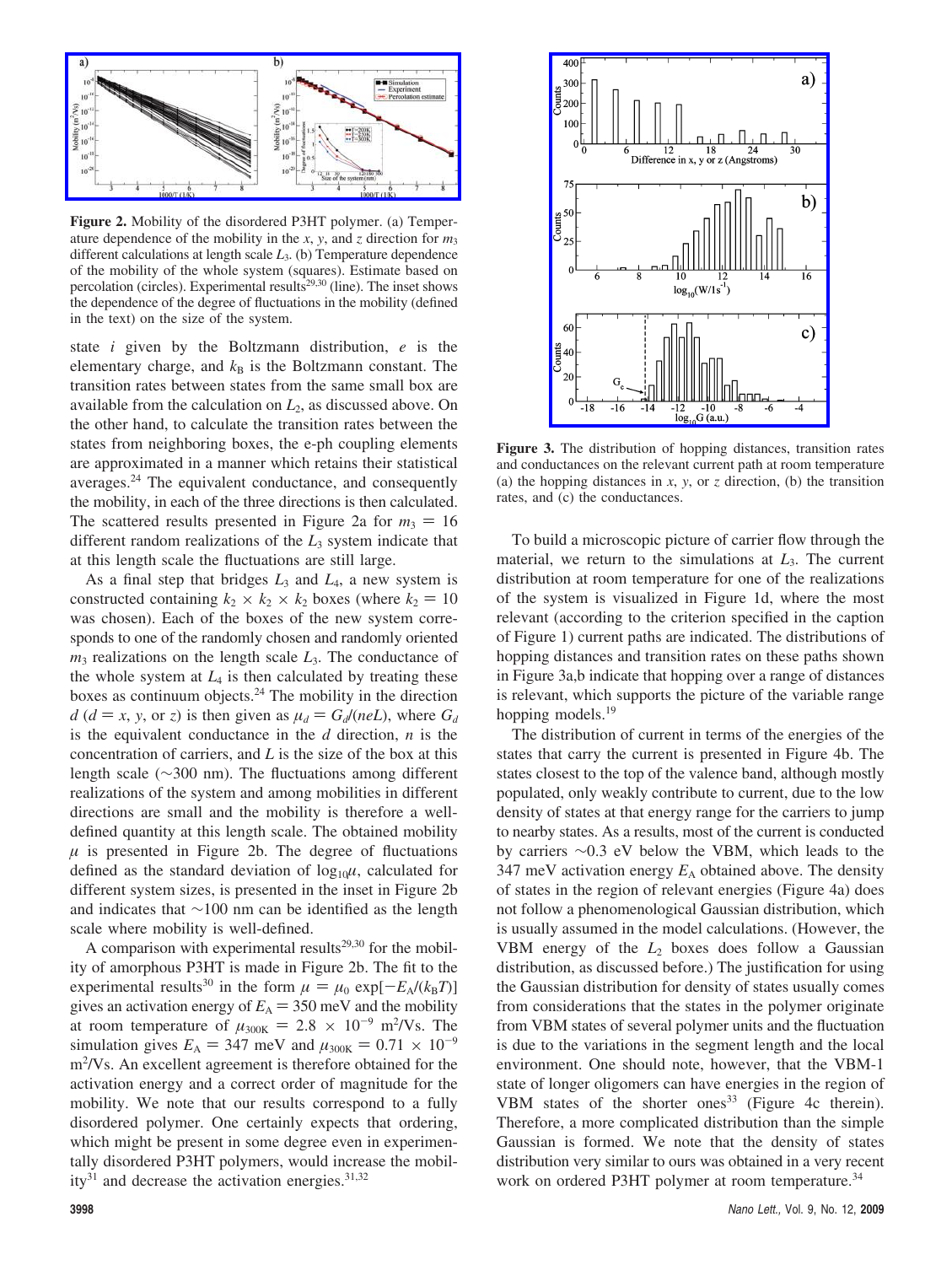

**Figure 4.** The distribution of current with respect to hole energy and the phonon modes involved. (a) The density of hole states. (b) The distribution of current in energy space. (c) The phonon density of states. (d) The distribution of current due to transitions of different energy. The distributions of current with respect to energy (b,d) were calculated in the following way. An energy equal to the average (in case b) or absolute difference (in case d) of the two states involved in the transition was assigned to each transition. A certain reference plane is chosen then. The contribution of each transition to the current through that plane is determined and a histogram is formed by adding the contributions that fall in each of the energy windows. The final histogram in panels b and d is obtained by averaging over such histograms for several different reference planes.

In several recent works,  $35,36$  the importance of high frequency phonons for the charge transport in small molecule based organic semiconductors $37$  has been discussed. The contributions of different phonon modes to the current in our system are illustrated in Figure 4d. All phonon modes except the high frequency C-H modes at <sup>∼</sup>380 meV are involved in the transport, which is in stark contrast to the usual assumption, inherent from Miller-Abrahams form, $8-12,20$  of hopping rates that only low frequency acoustic modes are involved. The histogram of phonon mode contribution largely follows the phonon spectrum (Figure 4c) with a difference that it becomes progressively damped as the energy increases.

One simple approach to estimate the mobility of a disordered system is based on percolation theory. A critical conductance  $G_c$  is defined for the system from the following criterion: the connections between the sites with the conductance  $G_{ij}$  larger than  $G_c$  form a percolation network which spans the system. The percolation network can be formed if the number of connections per site is larger than  $a_c$ , which is characteristic for a given type of network. The conductivity is then estimated from the relation  $\sigma = G_c/L_c$ , where  $L_c$  is the characteristic length scale for the network. We find that  $L<sub>c</sub> = 1.5$  nm, which is within the range of hopping distances in Figure 3a and  $a_c = 3.2$  can provide an excellent fit (for the temperature dependence) to our directly calculated results, as shown in Figure 2b. The resulting  $G_c$  does include all the actively used *Gij*, as shown in Figure 3c. This and Figure 1d are both in support of the percolation model.

To summarize, we found the following: (1) The macroscopic conductivity is controlled by a small number of microscopic percolation paths that resemble the lightning bolts. (2) The mobility of a polymer block smaller than 100 nm fluctuates depending on the detailed atomic configuration. This sets a practical limit for the devices made of such materials when device uniformity is important. (3) The whole phonon spectrum except for the high frequency C-H modes is responsible for current in contrast to a usual picture that only acoustic phonons are relevant. (4) There are large fluctuations in hopping distances and transition rates along the relevant current paths, which supports the variable range hopping picture. (5) The electronic density of states in the spectral region where carriers are mobile has a distribution that differs from a Gaussian that is usually assumed in the phenomenological transport models. Many of these predictions await for future experimental confirmations.

Most importantly, we have developed a new accurate ab initio approach to study the transport in disordered organic systems. Furthermore, the ability to evaluate the e-ph coupling of large systems opens the way to study many other important problems, from transport to carrier cooling and dynamics in both organic and inorganic nanosystems.

**Acknowledgment.** This work was supported by the DMS/ BES/SC of the U.S. Department of Energy under Contract No. DE-AC02-05CH11231. It used the resources of National Energy Research Scientific Computing Center (NERSC).

**Supporting Information Available:** The details of the procedure for charge density motif generation, the procedure for generation of the atomic structure, the calculation of wave functions and energies, the calculation of phonon spectrum and electron-phonon coupling, the role of polarons, the role of broadening of the delta function, the convergence check, the procedure for calculating the electron-phonon coupling elements of the states from neighboring boxes and the calculation of equivalent conductances. This material is available free of charge via the Internet at http://pubs.acs.org.

## **References**

- (1) Sirringhaus, H.; Brown, P. J.; Friend, R. H.; Nielsen, M. M.; Bechgaard, K.; Langeveld-Voss, B. M. W.; Spiering, A. J. H.; Janssen, R. A. J.; Meijer, E. W.; Herwig, P.; de Leeuw, D. M. *Nature* **1999**, *401*, 685–688.
- (2) Kline, R. J.; McGehee, M. D.; Toney, M. F. *Nat. Mater.* **2006**, *5*, 222–228.
- (3) Burroughes, J. H.; Bradley, D. D. C.; Brown, A. R.; Marks, R. N.; Mackay, K.; Friend, R. H.; Burns, P. L.; Holmes, A. B. *Nature* **1990**, *347*, 539–541.
- (4) Yap, B. K.; Xia, R.; Campoy-Quiles, M.; Stavrinou, P. N.; Bradley, D. D. C. *Nat. Mater.* **2008**, *7*, 376–380.
- (5) Sariciftci, N. S.; Braun, D.; Zhang, C.; Srdanov, V. I.; Heeger, A. J.; Stucky, G.; Wudl, F. *Appl. Phys. Lett.* **1993**, *62*, 585–587.
- (6) Kim, Y.; Cook, S.; Tuladhar, S. M.; Choulis, S. A.; Nelson, J.; Durrant, J. R.; Bradley, D. D. C.; Giles, M.; McCulloch, I.; Ha, C.-S.; Ree, M. *Nat. Mater.* **2006**, *5*, 197–203.
- (7) Tuladhar, S. M.; Sims, M.; Kirkpatrick, J.; Maher, R. C.; Chatten, A. J.; Bradley, D. D. C.; Nelson, J.; Etchegoin, P. G.; Nielsen, C. B.; Massiot, P.; George, W. N.; Steinke, J. H. G. *Phys. Re*V*. B* **<sup>2009</sup>**, *<sup>79</sup>*, 035201.
- (8) Baranovskii, S. D.; Cordes, H.; Hensel, F.; Leising, G. *Phys. Re*V*. B* **2000**, *62*, 7934–7938.
- (9) Arkhipov, V. I.; Heremans, P.; Emelianova, E. V.; Adriaenssens, G. J.; Bassler, H. *Appl. Phys. Lett.* **2003**, *82*, 3245–3247.
- (10) Borsenberger, P. M.; Pautmeier, L.; Bassler, H. *J. Chem. Phys.* **1991**, *94*, 5447–5454.
- (11) Vissenberg, M. C. J. M.; Matters, M. *Phys. Re*V*. B* **<sup>1998</sup>**, *<sup>57</sup>*, 12964– 12967.
- (12) Pasveer, W. F.; Cottaar, J.; Tanase, C.; Coehoorn, R.; Bobbert, P. A.; Blom, P. W. M.; de Leeuw, D. M.; Michels, M. A. J. *Phys. Rev. Lett.* **2005**, *94*, 206601.
- (13) Kirkpatrick, J.; Marcon, V.; Nelson, J.; Kremer, K.; Andrienko, D. *Phys. Re*V*. Lett.* **<sup>2007</sup>**, *<sup>98</sup>*, 227402.
- (14) Deng, W.-Q.; Goddard, W. A. *J. Phys. Chem. B* **2004**, *108*, 8614– 8621.